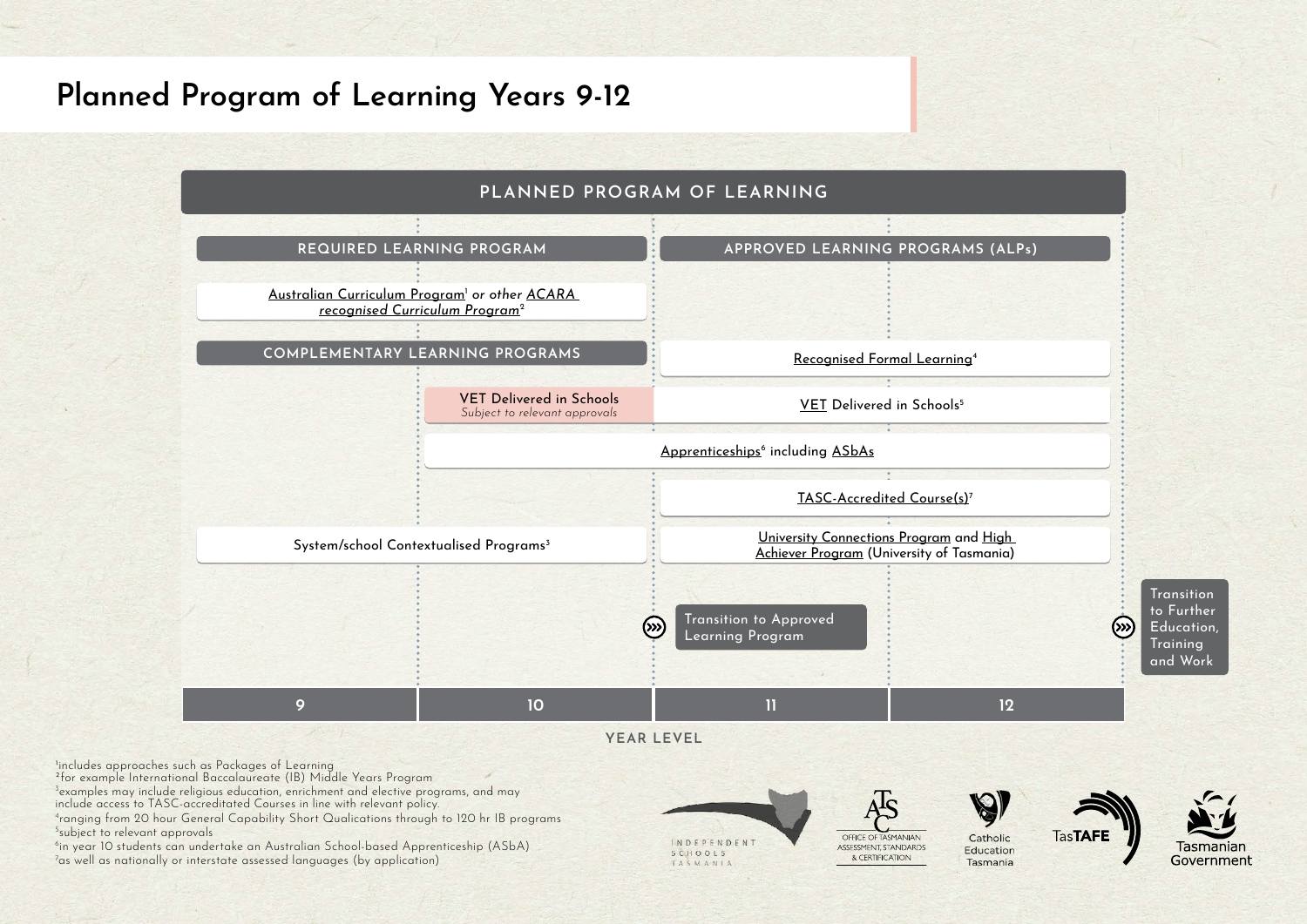## **Planned Program of Learning Years 9-12**

**The definition of a Planned Program of Learning:** 

A Planned Program of Learning in years 9-12 comprises:

- Required and Complementary Learning Programs in years 9 and 10; and
- Approved Learning Programs in years 11 and 12.

All learners engage in a Planned Program of Learning through years 9-12. Schools provide access to the components of a Planned Program of Learning. Each education sector supports their schools in the implementation of these programs.





& CERTIFICATION







atholi Education Tasmania

29112021